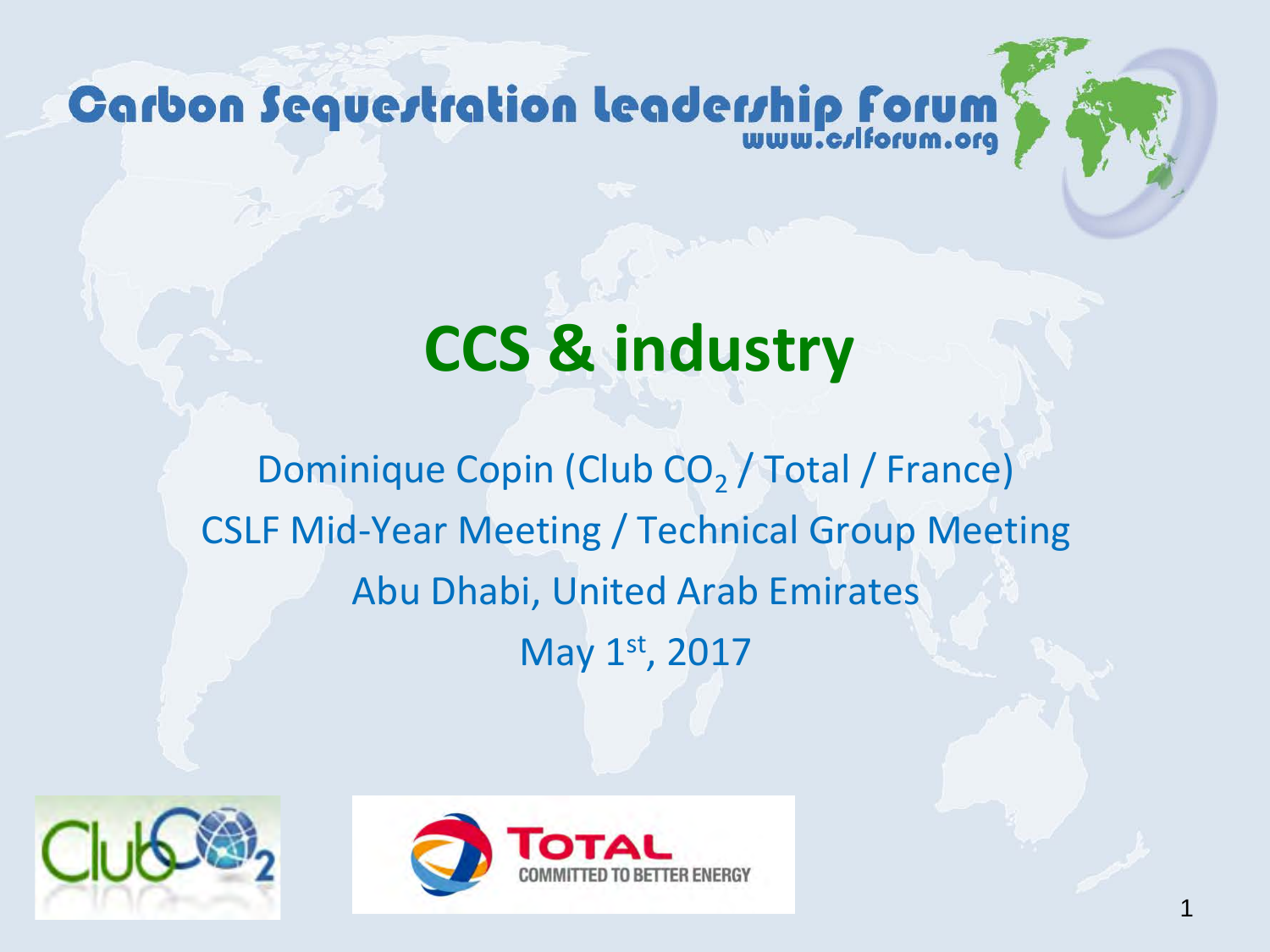### **Origin of the Task Force**

The Task Force was established at the CSLF meeting in Tokyo, Japan, October, 2016, in order to make recommendations for the development of CCUS in the industrial sectors

Germany, the Netherlands, Norway, Saudi Arabia, and the United States, have proposed to join the task force leading by France

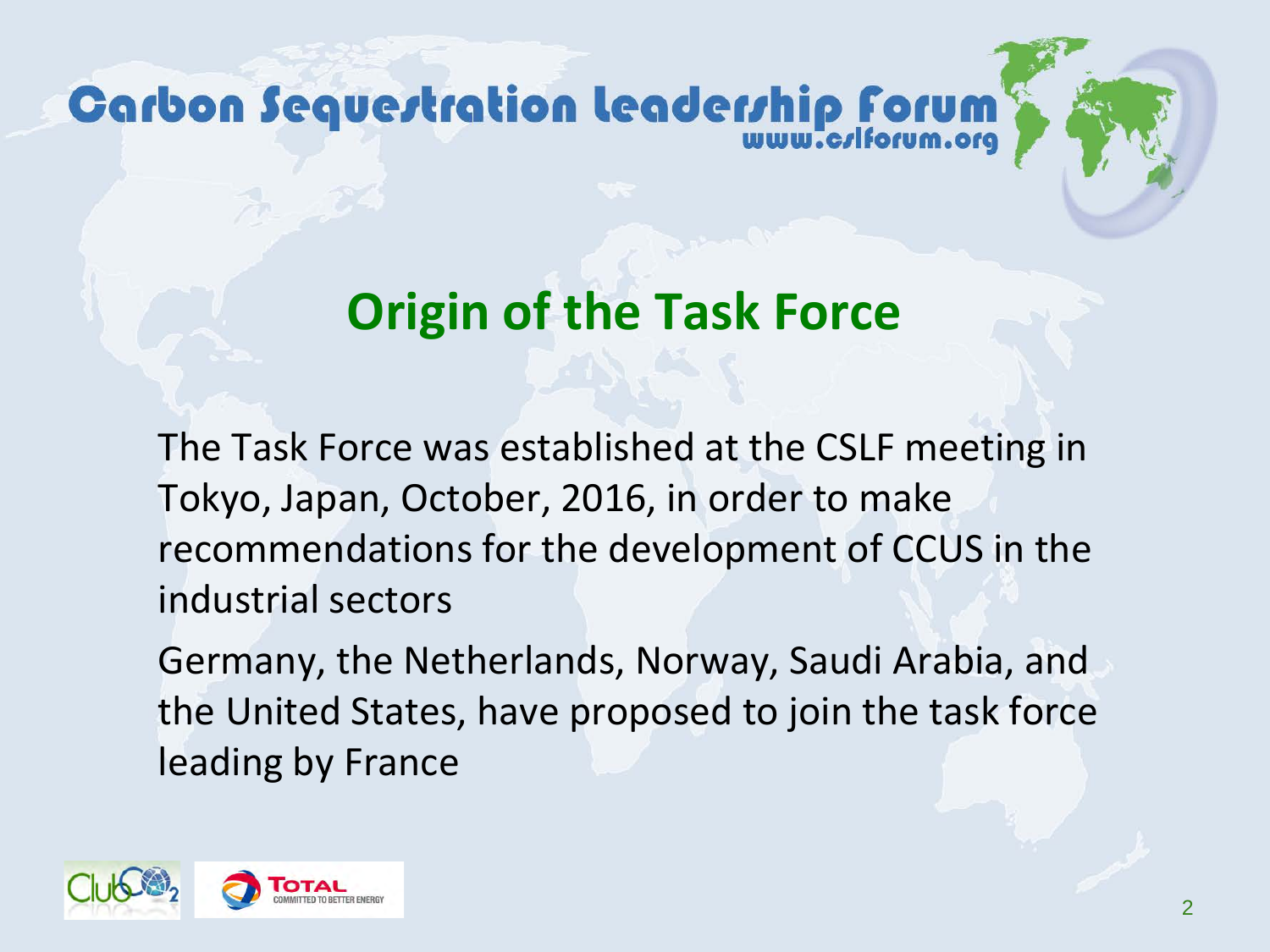

### CO2 direct emission



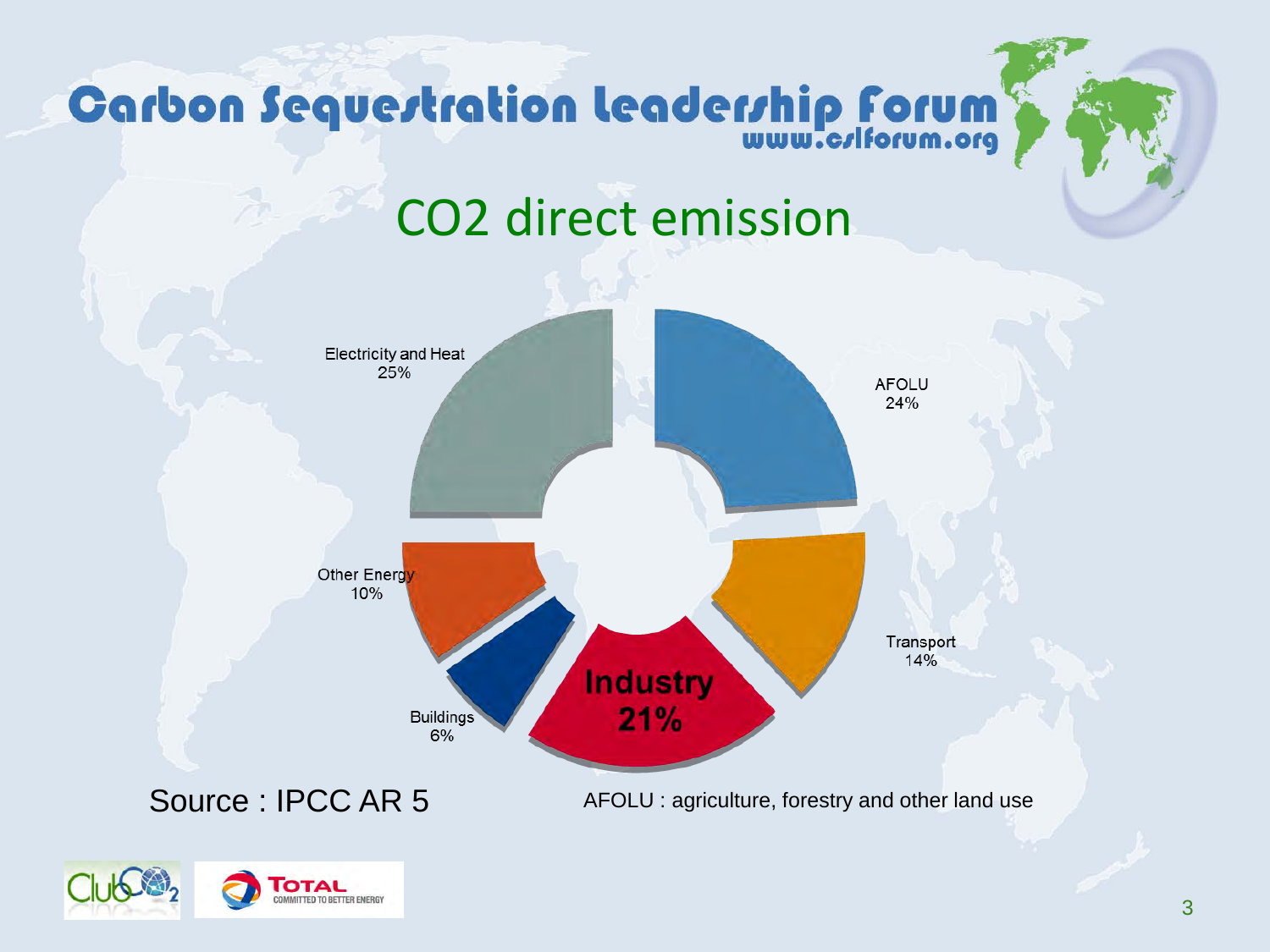### CCS: a major contributor to climate change mitigation

Figure 2.1  $\cdot$  CCS is a key contributor to global emissions reductions<sup>15</sup> Renewables 32% 60 6DS ■ CCS 12% 50 40 Power generation efficiency and fuel switching 1% GtCO<sub>2</sub> 30 End-use fuel switching 10% 20 End-use efficiency 38% 10  $\Omega$ Nuclear<sub>7%</sub> 2013 2020 2030 2040 2050

Source: IEA (2016b), Energy Technology Perspectives 2016.

• Without CCS, the likelihood to achieve <2°C is much lower, and when this target is achieved, the cost to get it is much higher.

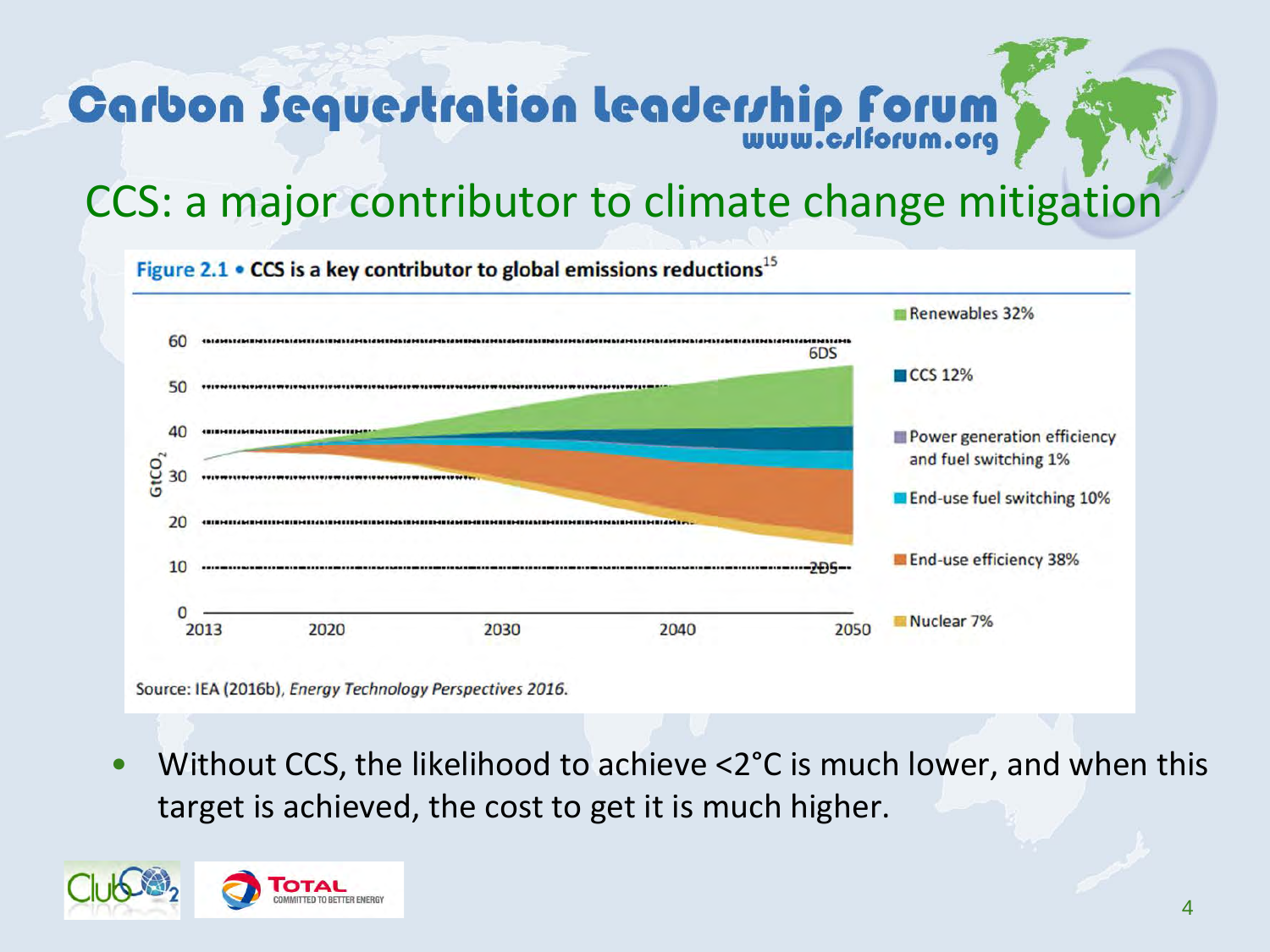### **Carbon Sequestration leadership forum** On the long run, industry share of CCS will be 50%. Today, it is 100% (~ 80% from oil&gas industries)

Figure 2.2 . Power and industry are the predominant sources of CO<sub>2</sub> captured in the 2DS



• 6 GtCO2/year ~150 Mbpd in geological storage conditions, which is close to the current production of oil and gas (in Mboepd).

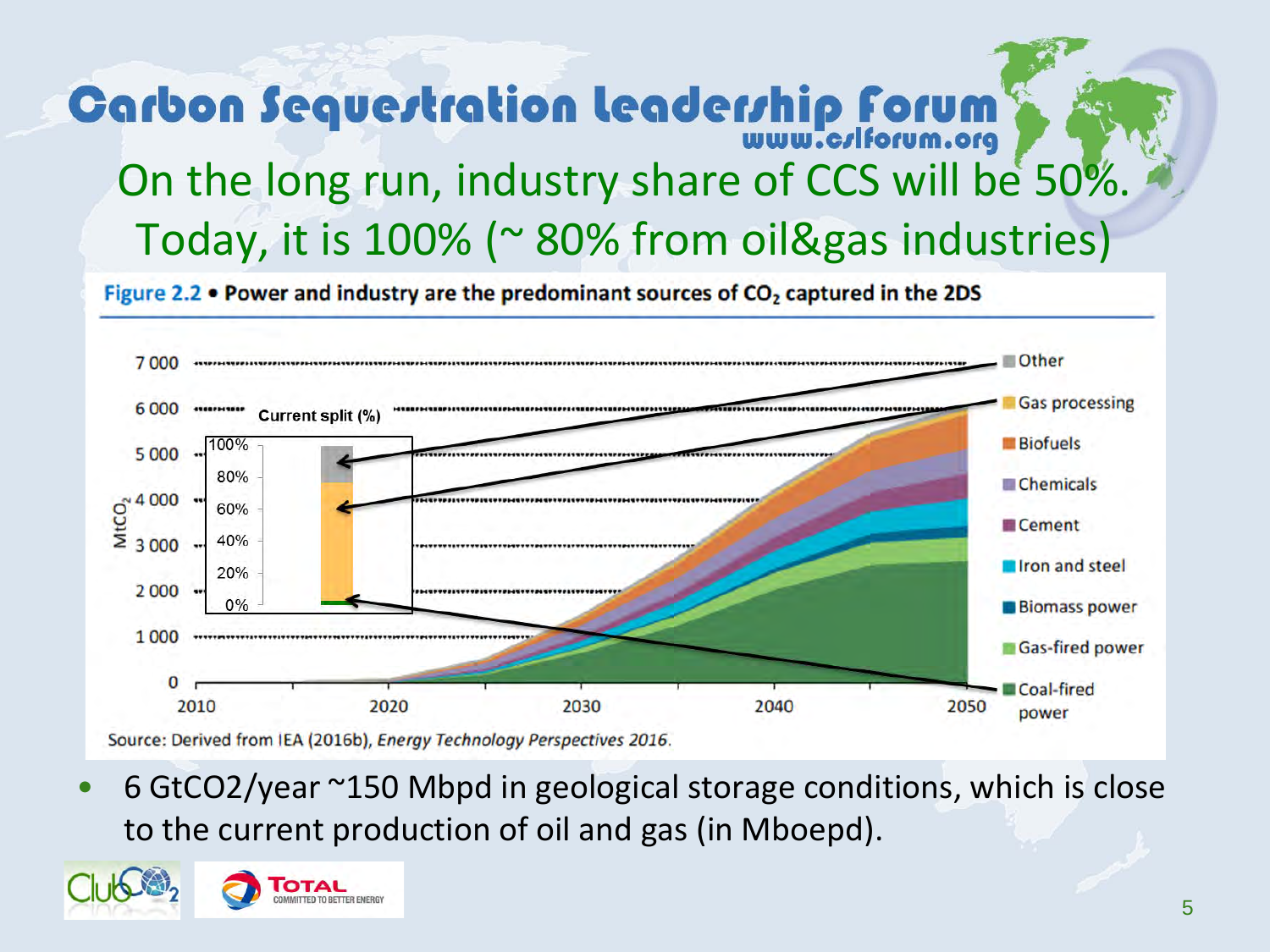**Carbon Sequestration leadership forum** For Power there are alternatives to CCS. This is not the case for a significant share of the industry CO2 emissions

Taken from IEA 20 years of Carbon and Storage (autumn 2016)

• **Without CCS, the transformation of the power sector will be at least USD 3.5 trillion more expensive**

but/and

- **CCS is essential in industry :**
	- **If CCS were not available, it is likely that much of the reductions achieved by CCS would need to be offset by efforts in other sectors**

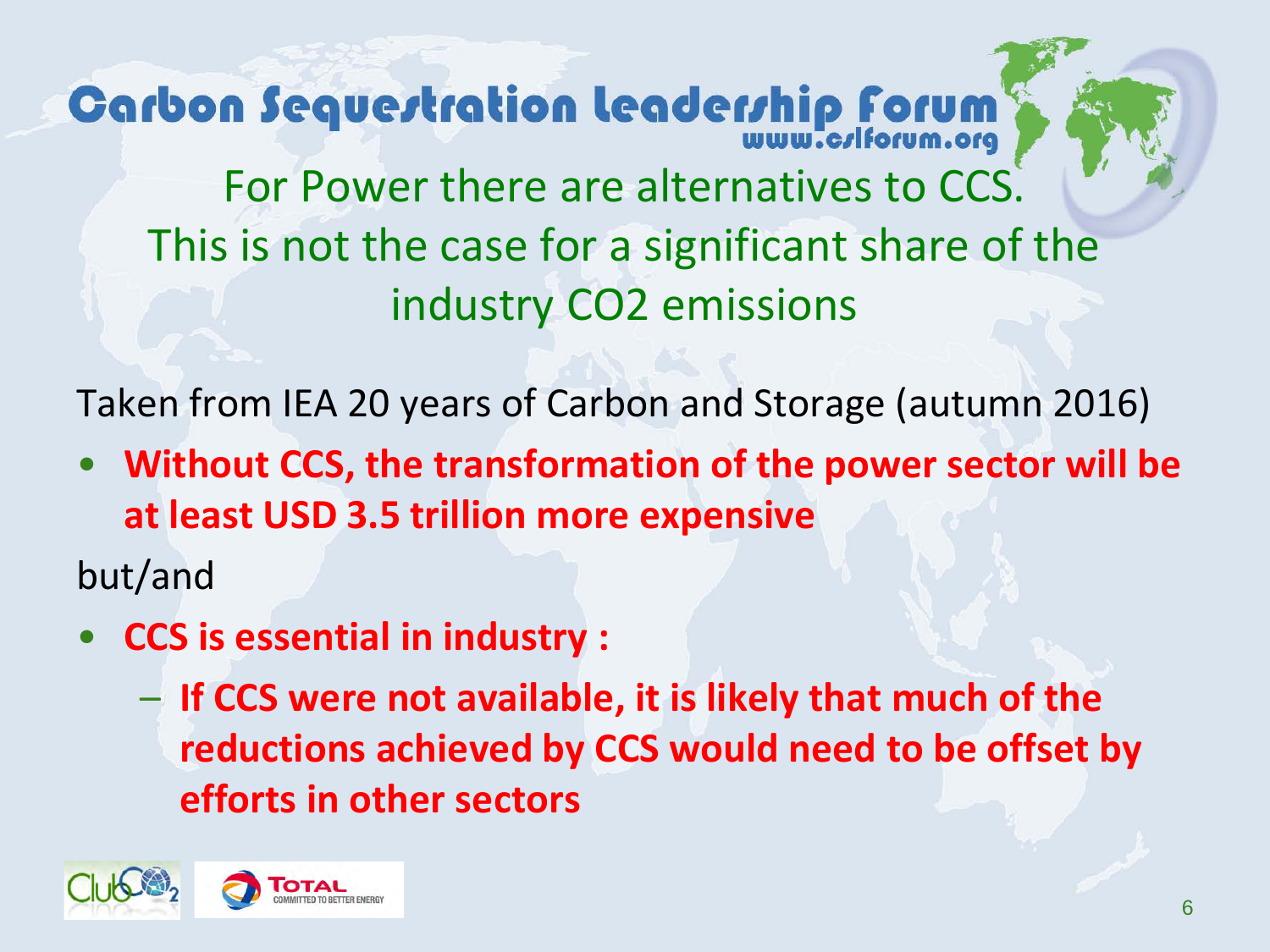## **Carbon Sequestration leadership forum** Until 2050, industry cumulative CCS ~ 30 Gt (without CO2 from natural gas)



Source: Derived from IEA (2016b), Energy Technology Perspectives 2016. Note: There are 97 MtCO<sub>2</sub> captured from pulp and paper production

Source : IEA 20 years of Carbon Capture and Storage

• An important share of the CO2 emissions in building blocks of the economy probably cannot be avoided without CCS.

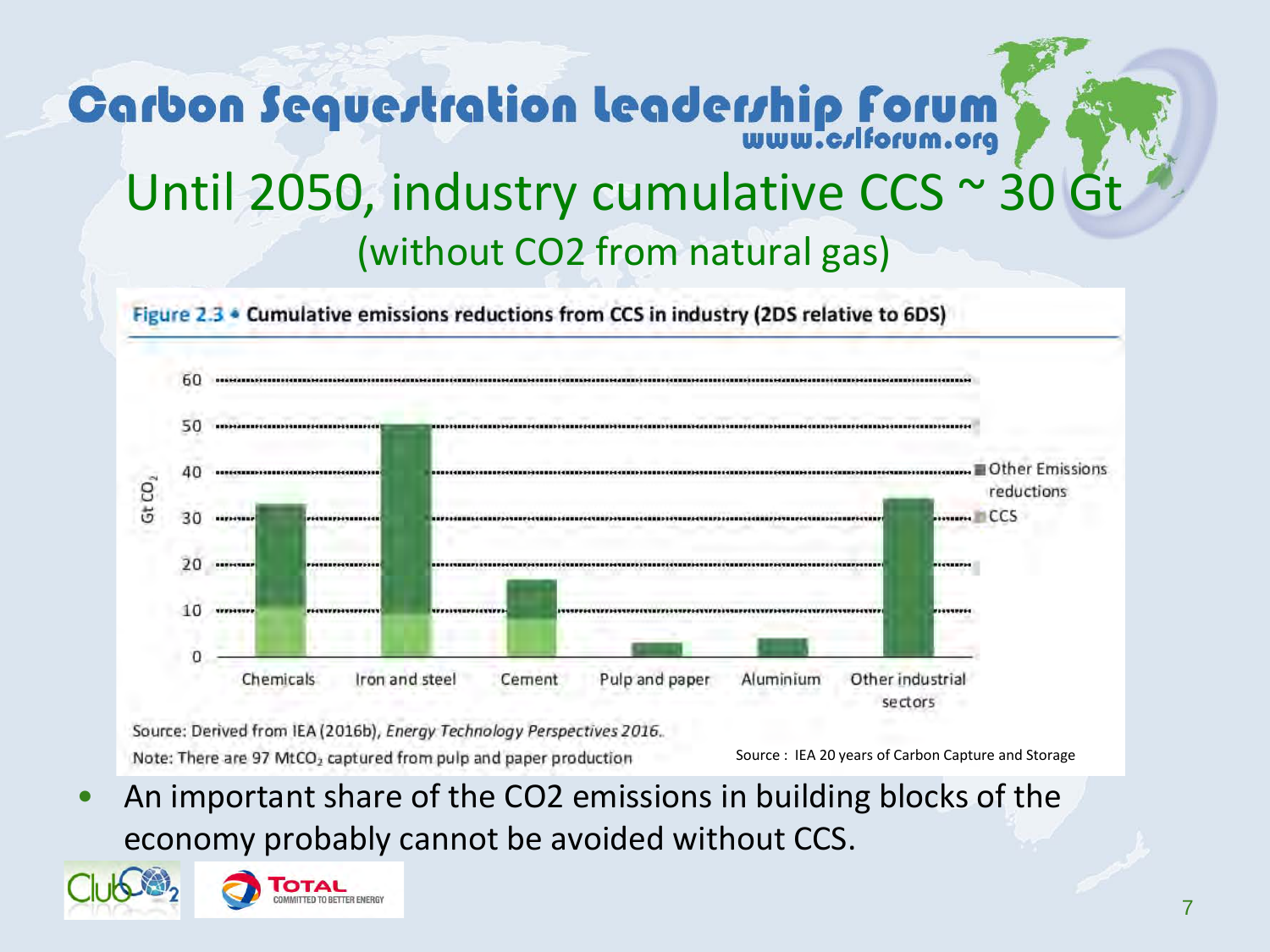#### Projects under operation or execution at the end of



Adapated from GCCSI (to be updated with recent changes in post-2015 starts)

- A majority of projects are based on natural gas processing.
- Power is relatively recent.

Ω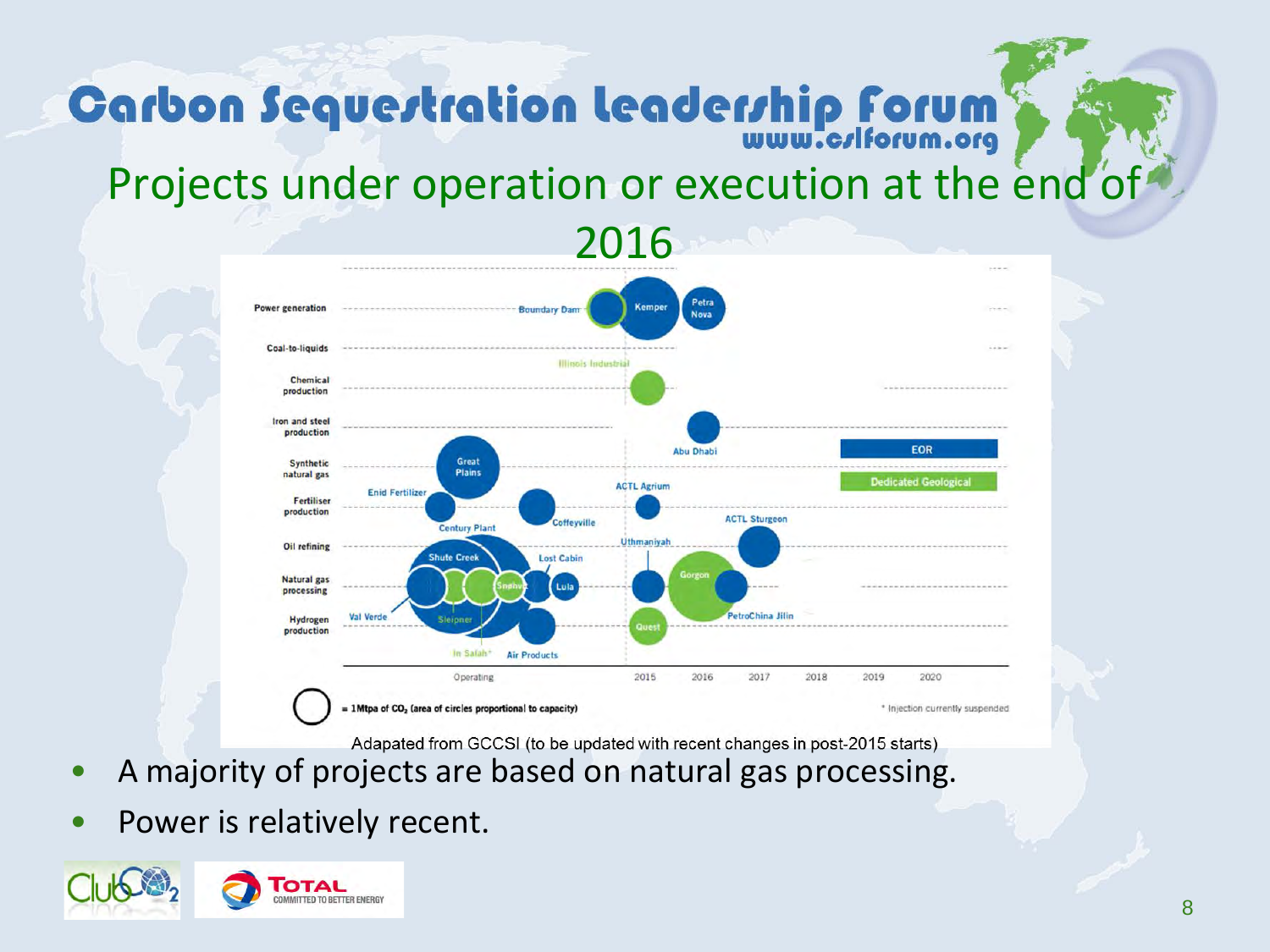#### CO2 emissions from big emitters (oil and gas, cement,

steel, power)





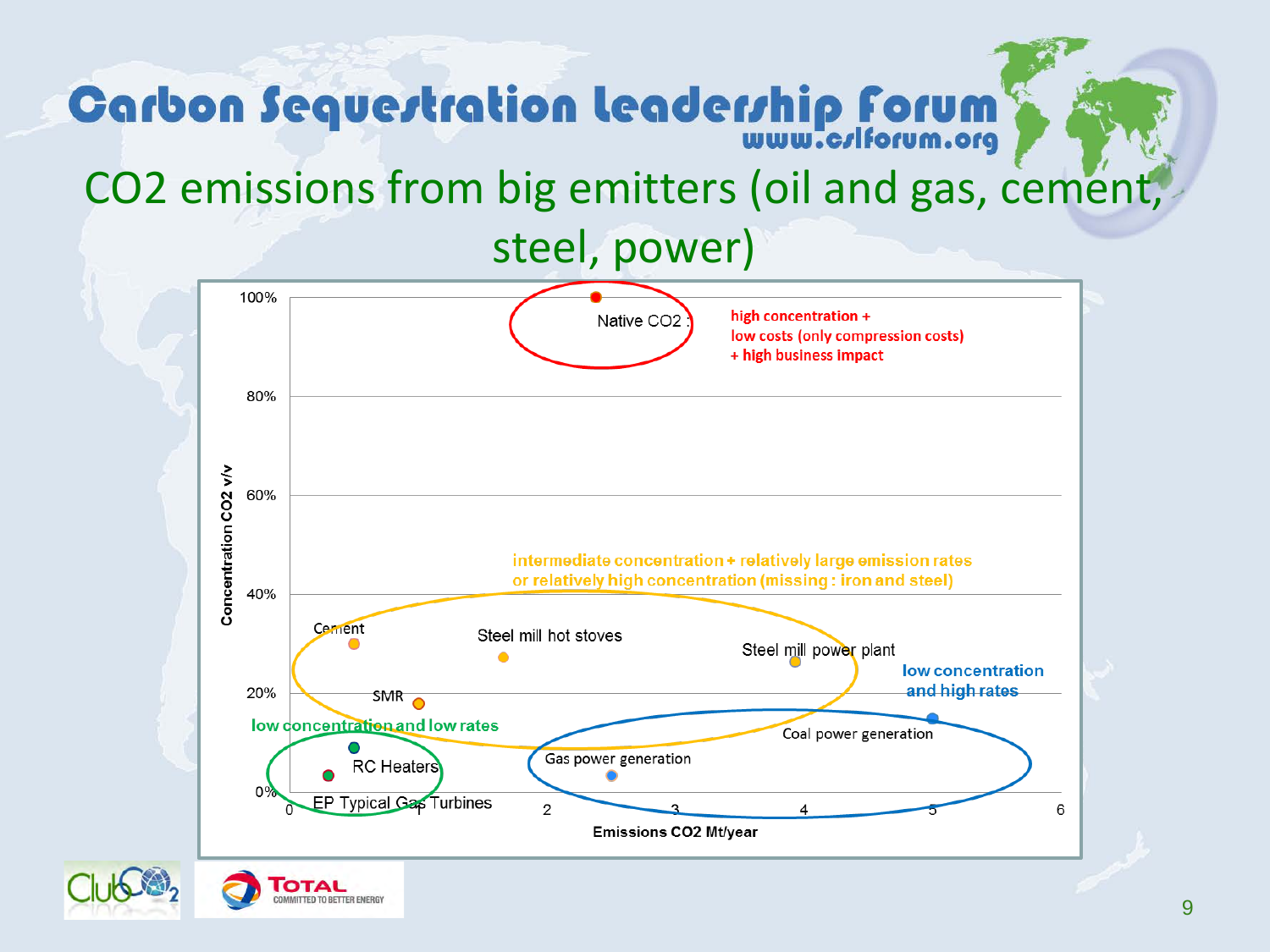### Emission (IPCC Special Report on CCS - 2005)

Table SPM.1. Profile by process or industrial activity of worldwide large stationary CO, sources with emissions of more than 0.1 million tonnes of CO, (MtCO,) per year. Source : IPCC SRCCS 2005

| <b>Process</b>                  | <b>Number of sources</b> | <b>Emissions</b>         |  |
|---------------------------------|--------------------------|--------------------------|--|
| <b>Fossil</b> fuels             |                          | (MtCO, yr <sup>1</sup> ) |  |
| Power                           | 4,942                    | 10,539                   |  |
| Cement production               | 1,175                    | 932                      |  |
| <b>Refineries</b>               | 638                      | 798<br>646<br>379<br>50  |  |
| Iron and steel industry         | 269                      |                          |  |
| Petrochemical industry          | 470                      |                          |  |
| Oil and gas processing          | Not available            |                          |  |
| Other sources                   | 90                       | 33                       |  |
| <b>Biomass</b>                  |                          |                          |  |
| <b>Bioethanol</b> and bioenergy | 303                      | 91                       |  |
| Total                           | 7,887                    | 13,466                   |  |

- This study was published in 2005 in the SRCCS
- It would create value to update and complete this exercise in order to understand both sides of the coins:
	- Emissions which is the topic of this presentation and
	- Storage and Utilisation.

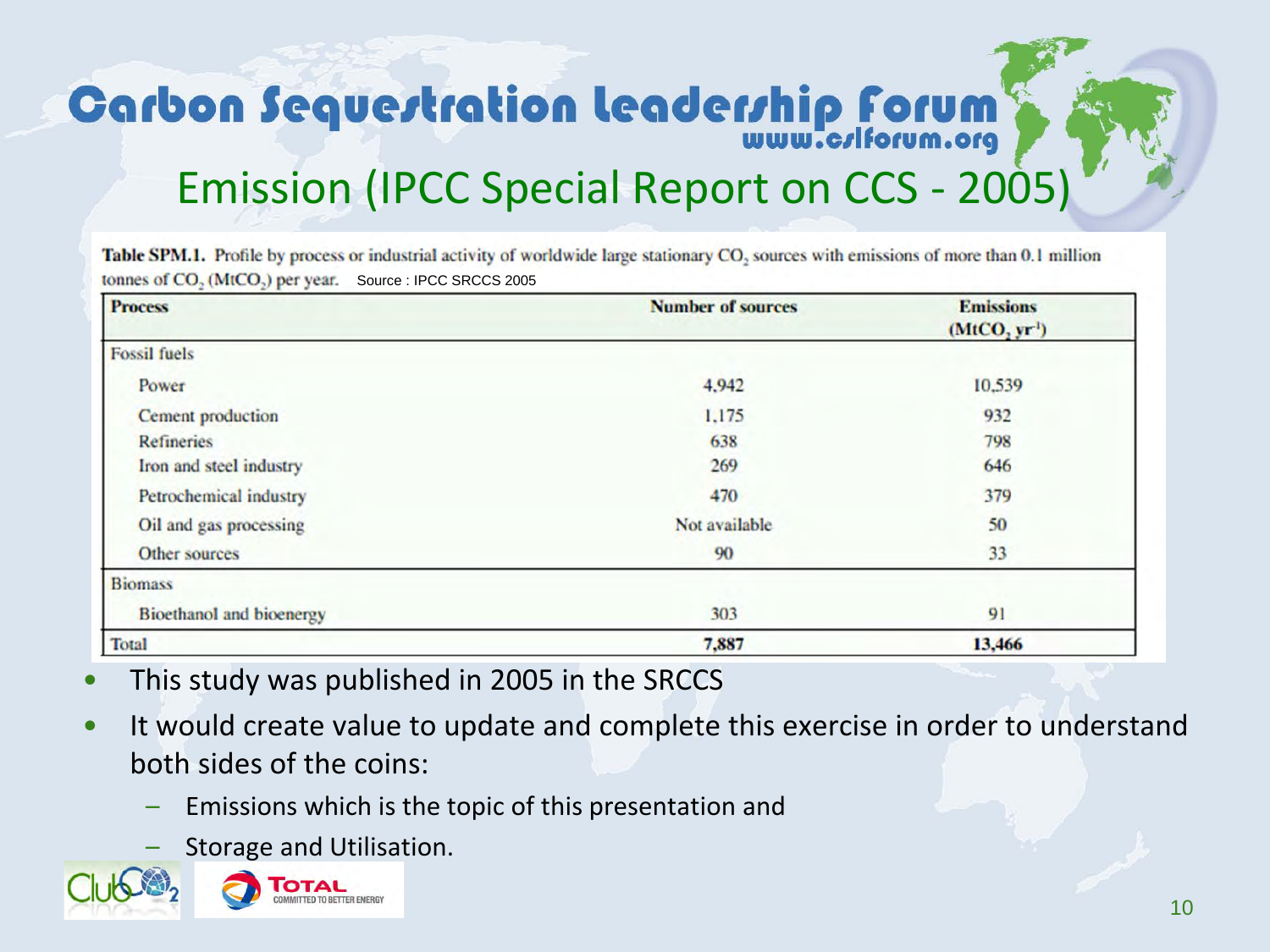### Characteristics of the emissions

Table 2.1 Properties of candidate gas streams that can be inputted to a capture process (Sources: Campbell et al., 2000; Gielen and Moriguchi, 2003; Foster Wheeler, 1998; IEA GHG, 1999; IEA GHG, 2002a).

| <b>Source</b>                                        | <b>CO</b> , concentration<br><b>Pressure of gas stream</b><br>$%$ vol $(dry)$<br>MPa <sup>2</sup> |             | CO <sub>,</sub> partial pressure<br><b>MPa</b> |  |
|------------------------------------------------------|---------------------------------------------------------------------------------------------------|-------------|------------------------------------------------|--|
| <b>CO</b> , from fuel combustion                     |                                                                                                   |             |                                                |  |
| • Power station flue gas:                            |                                                                                                   |             |                                                |  |
| Natural gas fired boilers                            | $7 - 10$                                                                                          | 0.1         |                                                |  |
| <b>Gas turbines</b>                                  | $3 - 4$<br>0.1                                                                                    |             | $0.003 - 0.004$                                |  |
| Oil fired boilers                                    | $11 - 13$                                                                                         | 0.1         | $0.011 - 0.013$                                |  |
| Coal fired boilers                                   | $12 - 14$                                                                                         | 0.1         | $0.012 - 0.014$                                |  |
| IGCC <sup>®</sup> : after combustion                 | $12 - 14$                                                                                         | 0.1         | $0.012 - 0.014$                                |  |
| • Oil refinery and petrochemical plant fired heaters | 8<br>0.1                                                                                          |             | 0.008                                          |  |
| CO, from chemical transformations + fuel combustion  |                                                                                                   |             |                                                |  |
| • Blast furnace gas:                                 |                                                                                                   |             |                                                |  |
| Before combustion <sup>®</sup>                       | 20                                                                                                | $0.2 - 0.3$ | $0.040 - 0.060$                                |  |
| After combustion                                     | 27                                                                                                | 0.1         | 0.027                                          |  |
| • Cement kiln off-gas                                | $14 - 33$<br>0.1                                                                                  |             | $0.014 - 0.033$                                |  |
| CO, from chemical transformations before combustion  |                                                                                                   |             |                                                |  |
| • IGCC: synthesis gas after gasification             | $8 - 20$                                                                                          | $2 - 7$     | $0.16 - 1.4$                                   |  |
| A SAM A SALE                                         |                                                                                                   |             |                                                |  |

 $0.1 \text{ MPa} = 1 \text{ bar.}$ 

IGCC: Integrated gasification combined cycle.

Blast furnace gas also contains significant amounts of carbon monoxide that could be converted to CO, using the so-called shift reaction.

Interesting point of view but this could be improved in order to better encapsulate the emissions from the facilities within the plants



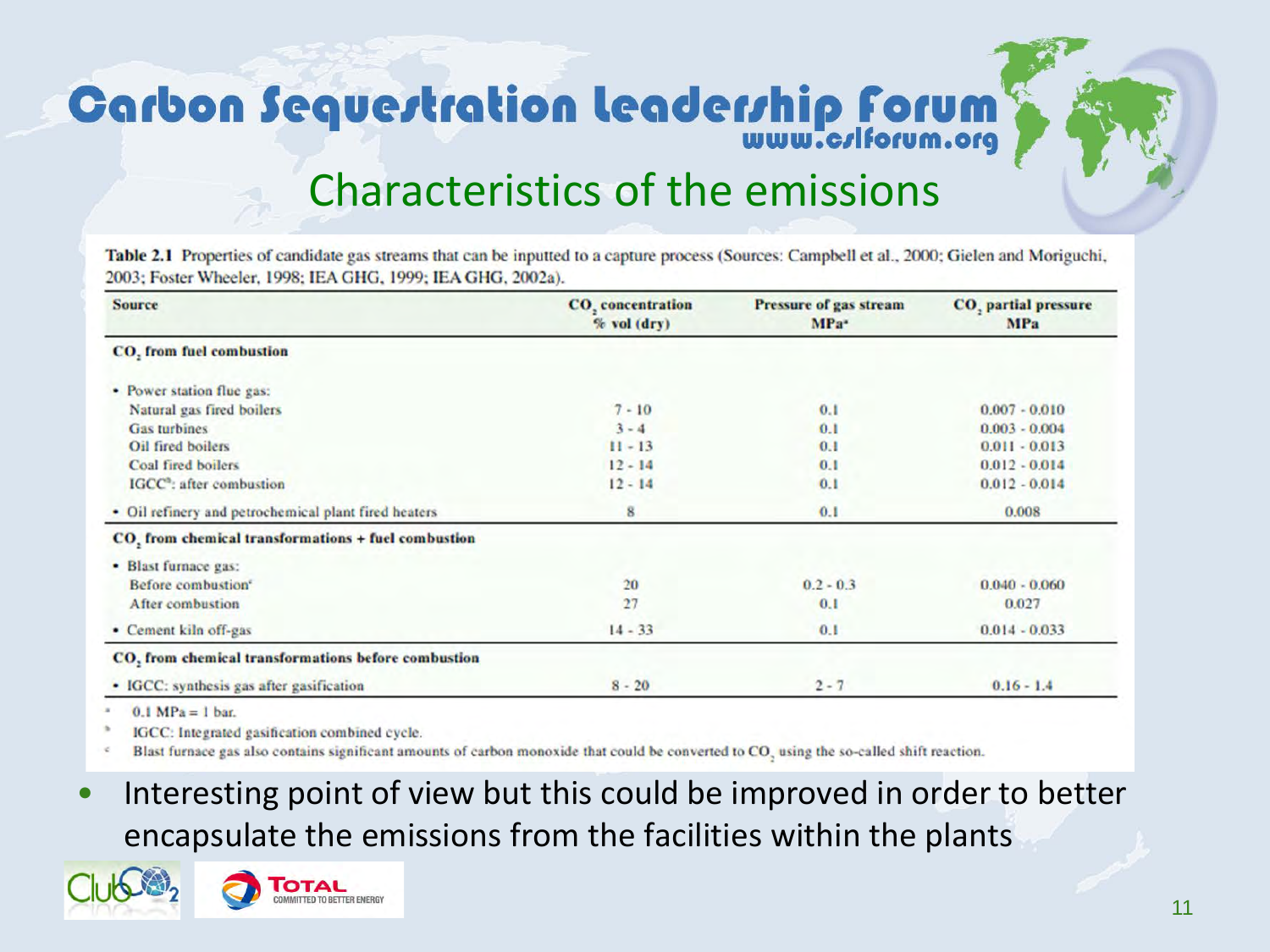#### Factories are complex: the example of a refinery

**Table 1** Typical properties of refinery CO<sub>2</sub> emission sources

| <b>Emission sources</b>                                           | CO <sub>2</sub><br>$%$ v/v | Oxygen<br>$%$ $V$     | SO <sub>2</sub><br>ppmy          | <b>Other contaminants</b>                                                |
|-------------------------------------------------------------------|----------------------------|-----------------------|----------------------------------|--------------------------------------------------------------------------|
| Gas Fired Process/Utility Furnaces <sup>(1)</sup>                 | $3-6$                      | $2 - 6$               | $10 - 20$                        | SO <sub>3</sub>                                                          |
| Oil Fired Process/Utility Furnaces <sup>(2)</sup>                 | $7 - 12$                   | $2 - 6$               | 50-600                           | SO <sub>3</sub>                                                          |
| <b>FCC Regenerator Stack</b>                                      | $8 - 12$                   | $1 - 2$               | 1000-15,000                      | Catalyst Dust, CO, SO <sub>3</sub>                                       |
| Hydrogen via steam reforming:<br>Solvent absorption<br><b>PSA</b> | $95-99^{(3)}$<br>40-50     | 0                     | $\Omega$                         | Clean<br>CO, H <sub>2</sub>                                              |
| Hydrogen via residue gasification (POX)<br><b>SRU</b> Incinerator | $95-99^{(3)}$<br>$2 - 7$   | ppm levels<br>$1 - 8$ | ppm levels<br>$200 - 6000^{(4)}$ | H <sub>2</sub> S, COS<br>COS, CS <sub>2</sub> , Sulphur, SO <sub>3</sub> |

**Notes** 

- $(1)$  Assuming refinery gas at < 200 ppmv  $H_2S$
- (2) Assuming heavy fuel oil at up to 1% m/m sulphur
- (3) From solvent regenerator
- (4) High variation depending on type of tail gas unit



Conversion refinery, 1.4 Mt/a CO<sub>2</sub>

More complexity is an issue. But it can be an opportunity for capture. For example by using energy to regenerate amines.

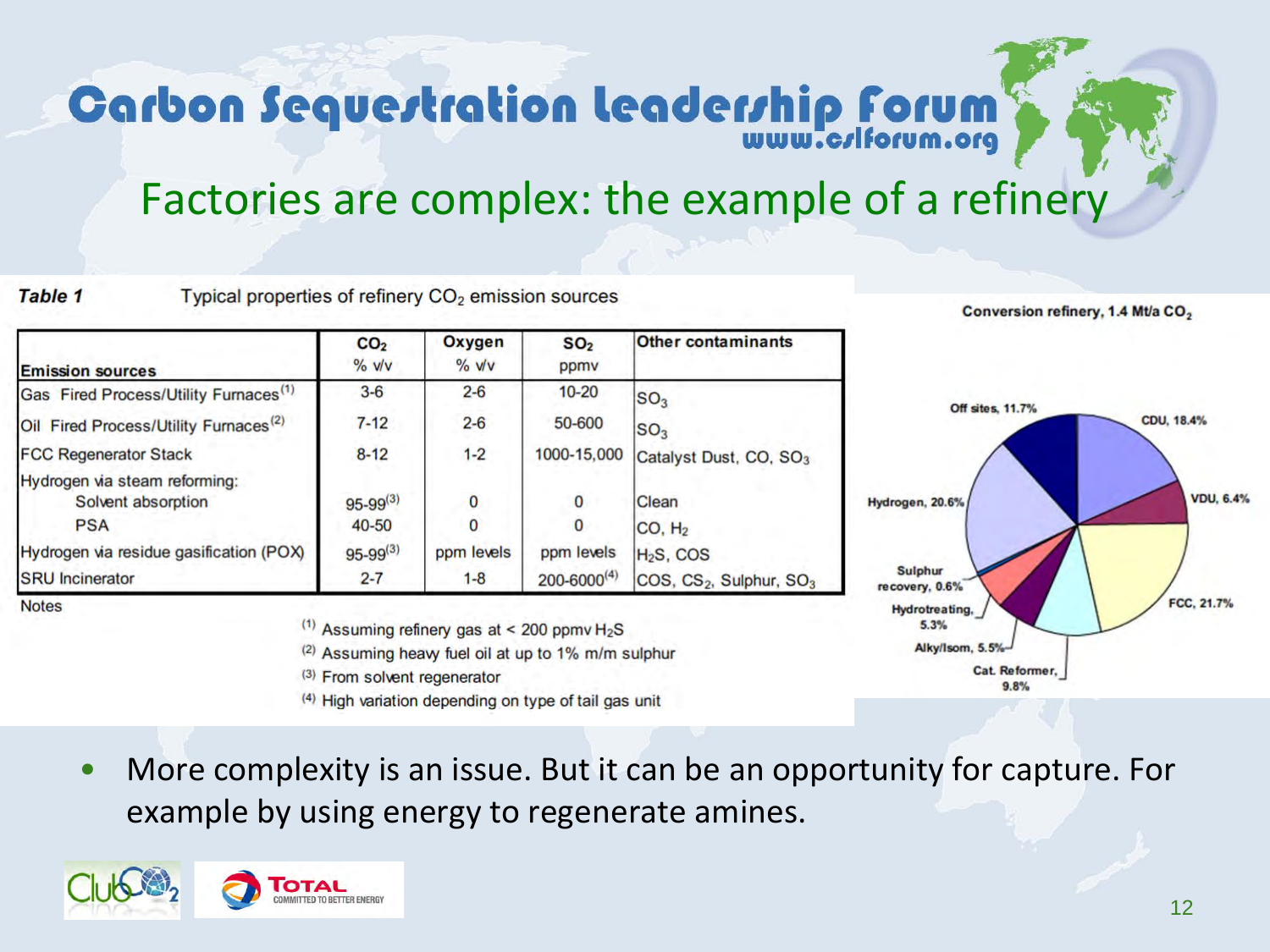### Carbon Sequestration leadership forum Differenciation between combustion CO2 and process CO2

- Many industries emit CO2 from their specific process.
	- Cement.

– …

- Iron and steel.
- Hydrogen production
- Are there alternatives to CCS for process CO2? Up to which point?
- If there are no alternatives for some emissions, would it have an impact on a prioritisation to access to storage?
- The role of the industry for CO2 utilisation?

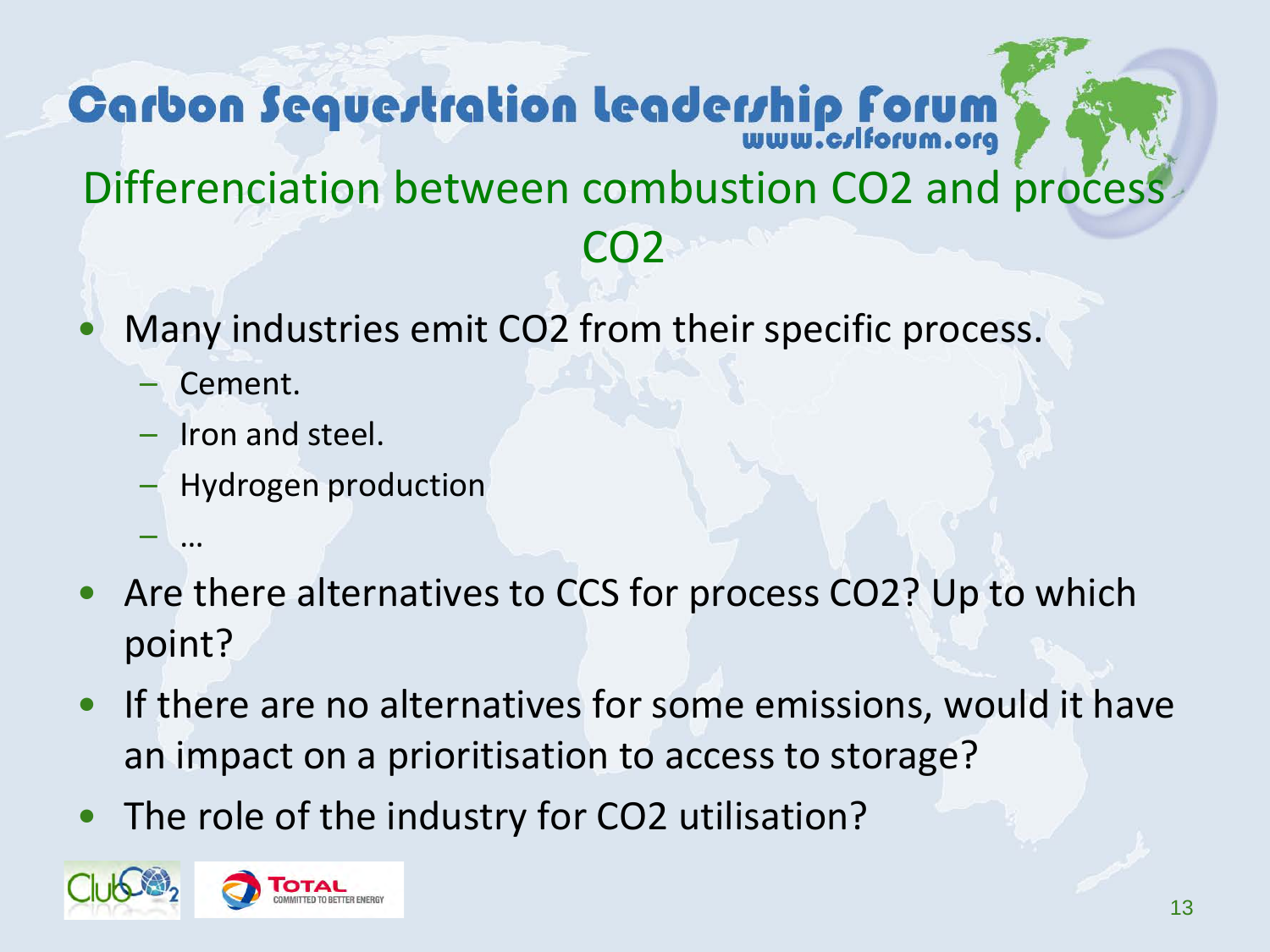### Preliminary conclusions

- Industrial sources of CO2 take a major role in the past development of CCS.
- By 2050, if CCS develops as much as needed for climate mitigation, the share of industry will be 50%.
- Large emitting industries for which there will be little or no alternative to CCS are also major contributors to economic development, particularly in emerging countries.
- Each industry has its own characteristics for its CO2 emissions. This impacts the performance of capture: CAPEX, energy…